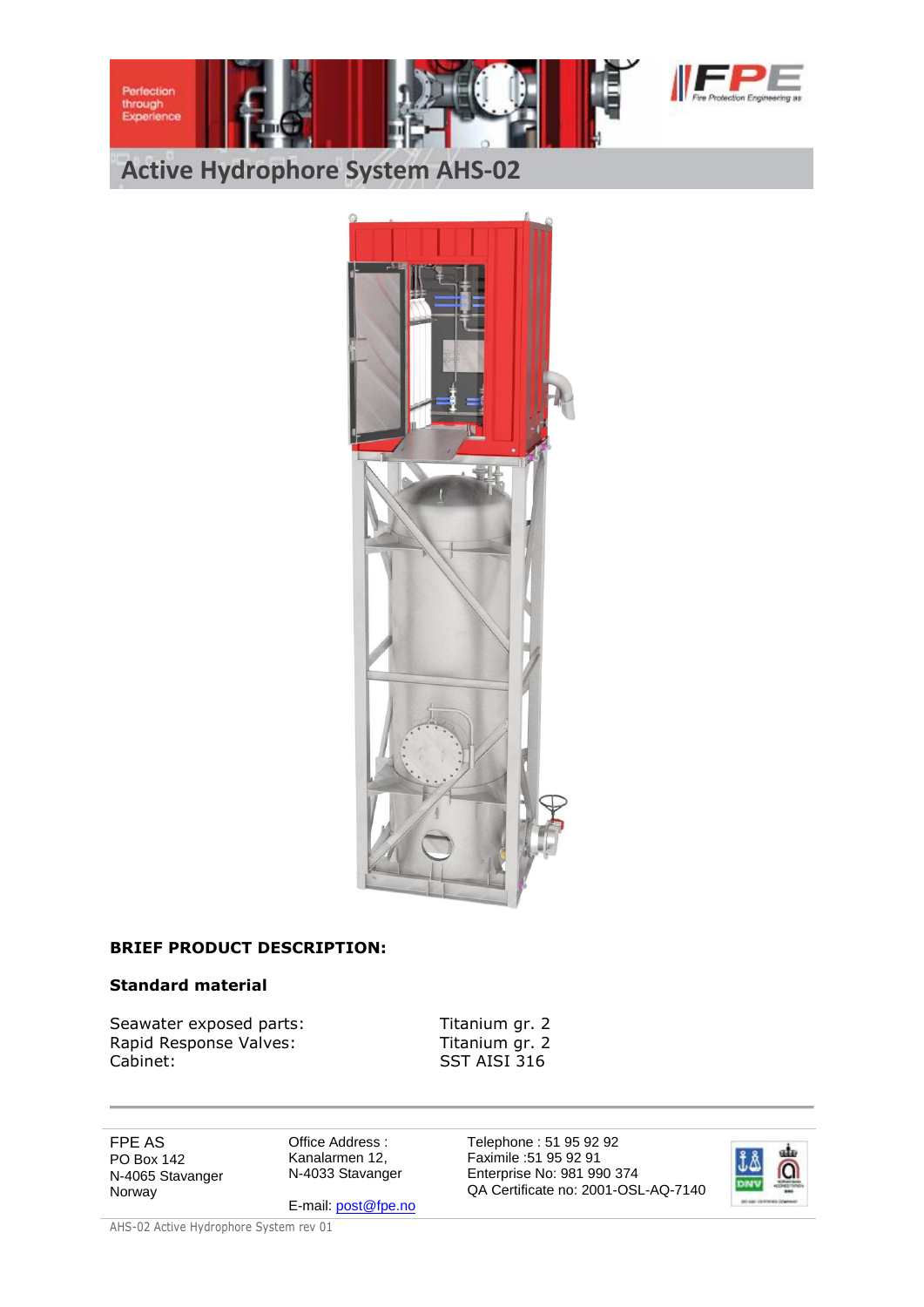

This unit has the high pressure cylinder bank installed in a cabinet on top of the hydrophore tank. This arrangement can be used where it is suitable to make the floor level in the high pressure cylinder cabinet match with the platform deck above the deck where the tank is installed. The main advantage with this unit is that pressure safety valves and various other instrumentation connected to the top of the tank, can be installed inside the cabinet, and is thereby easier to access that for unit AHS-02. Another advantage is that since the pressure control valves are installed above the water level in the tank, it is not necessary to have check valves air inlet piping. This also means that it is only necessary to have one pressure safety valve on the system.

FPE AS PO Box 142 N-4065 Stavanger Norway

Office Address : Kanalarmen 12, N-4033 Stavanger

E-mail[: post@fpe.no](mailto:post@fpe.no)

Telephone : 51 95 92 92 Faximile :51 95 92 91 Enterprise No: 981 990 374 QA Certificate no: 2001-OSL-AQ-7140

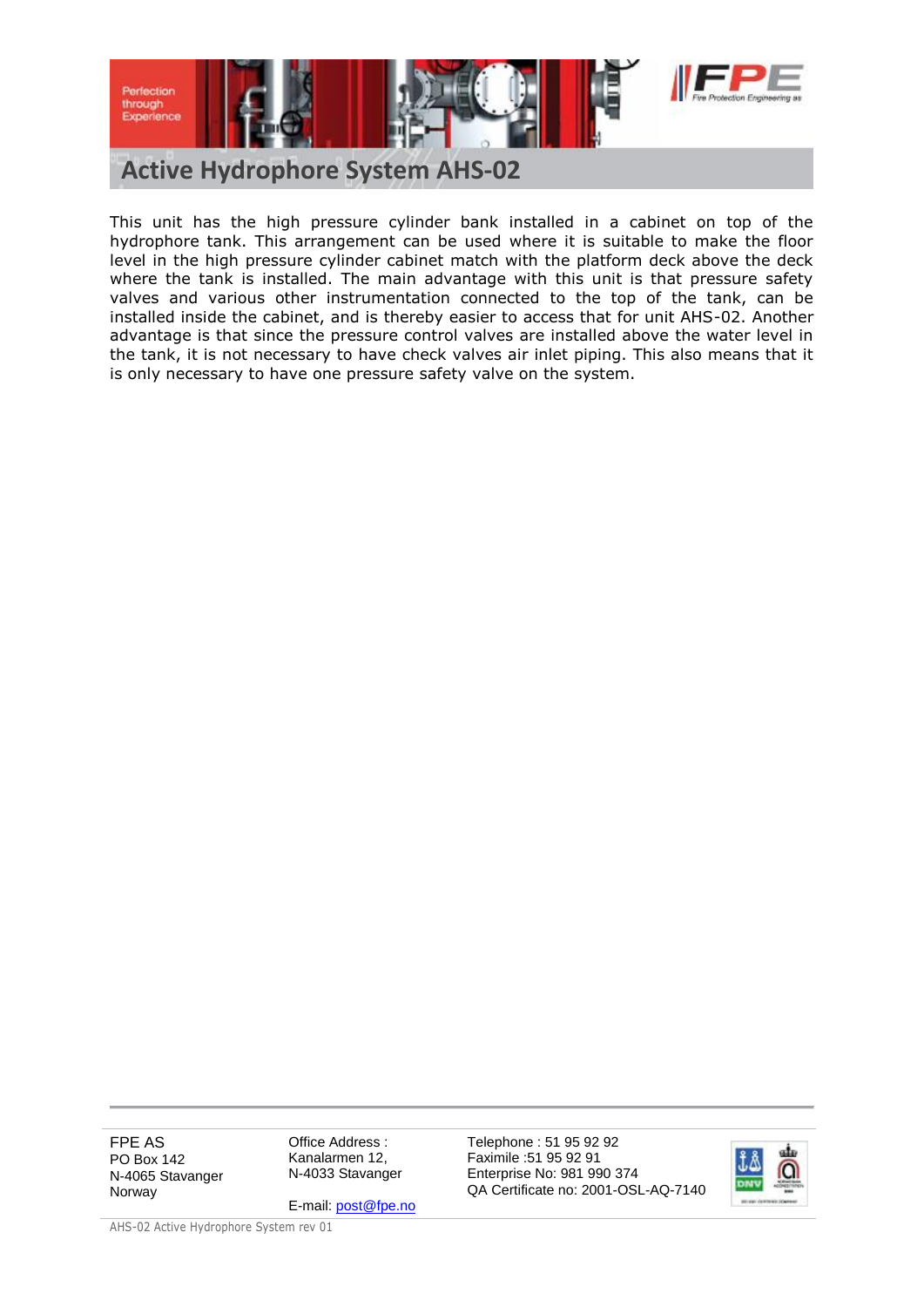

## **Where to use Active Hydrophore System**

The firewater system on an Offshore Oil Installation is normally built around a Firewater Ring Main (FRM), located on one of the lower decks.

Branches and risers are routed from the FRM to the individual firewater users, such as Deluge systems, Hydrants and Monitors. The firewater is fed into the FRM from large capacity Firewater Pumps (FP), located at sea level.

A Jockey Pump (i.e. a pump with low flow and high pressure capabilities) maintains FRM pressure at all times.

Following activation of a Deluge System (a high flow firewater user), the Jockey Pump cannot keep up with the demand, and the FP's are activated. The run-up time of the FP, normally 10 – 25 seconds will be longer than the opening time for the deluge valves, which will then cause the upper parts of the firewater distribution piping to be drained, due to gravitational force. This drainage will create a vacuum (aka. Column Separation) in the upper parts of the firewater piping.

When the Fire Pumps are started the firewater will rapidly re-fill the drained piping, at high flow and pressure, accelerated by the vacuum. Further, because of the vacuum no air cushion is present, and this will create a very large pressure surge in the system, also known as "water hammer". Pressures exceeding 100 Barg have been experienced. The Active Hydrophore Unit (AHS) is installed to prevent this situation to occur.

The AHS is normally installed at a low level on the platform. The size of the water tank has to be determined based on a number of factors, such as the fire pump capacity, fire pump start-up arrangement, fire pump spin-up time, number and dimensions of deluge valves involved in the largest fire scenario, the opening characteristic of the deluge valves involved, the volume of the distribution piping system for the relevant systems, etc.

The set pressure of the AHS is determined by the difference in elevation between the location of the AHS, and the highest point in the firewater system, i.e. the highest riser. Typically this difference can be around 50 meters. The set pressure of the AHS will then be around 5,5-6 Bar.

## **Technical Description**

#### **Main components**

- The AHS skid comprises of the following main components;
- Two Rapid Response Pressure Regulating valves, (one is backup in case of maintenance)

FPE AS PO Box 142 N-4065 Stavanger Norway

Office Address : Kanalarmen 12, N-4033 Stavanger

E-mail[: post@fpe.no](mailto:post@fpe.no)

Telephone : 51 95 92 92 Faximile :51 95 92 91 Enterprise No: 981 990 374 QA Certificate no: 2001-OSL-AQ-7140

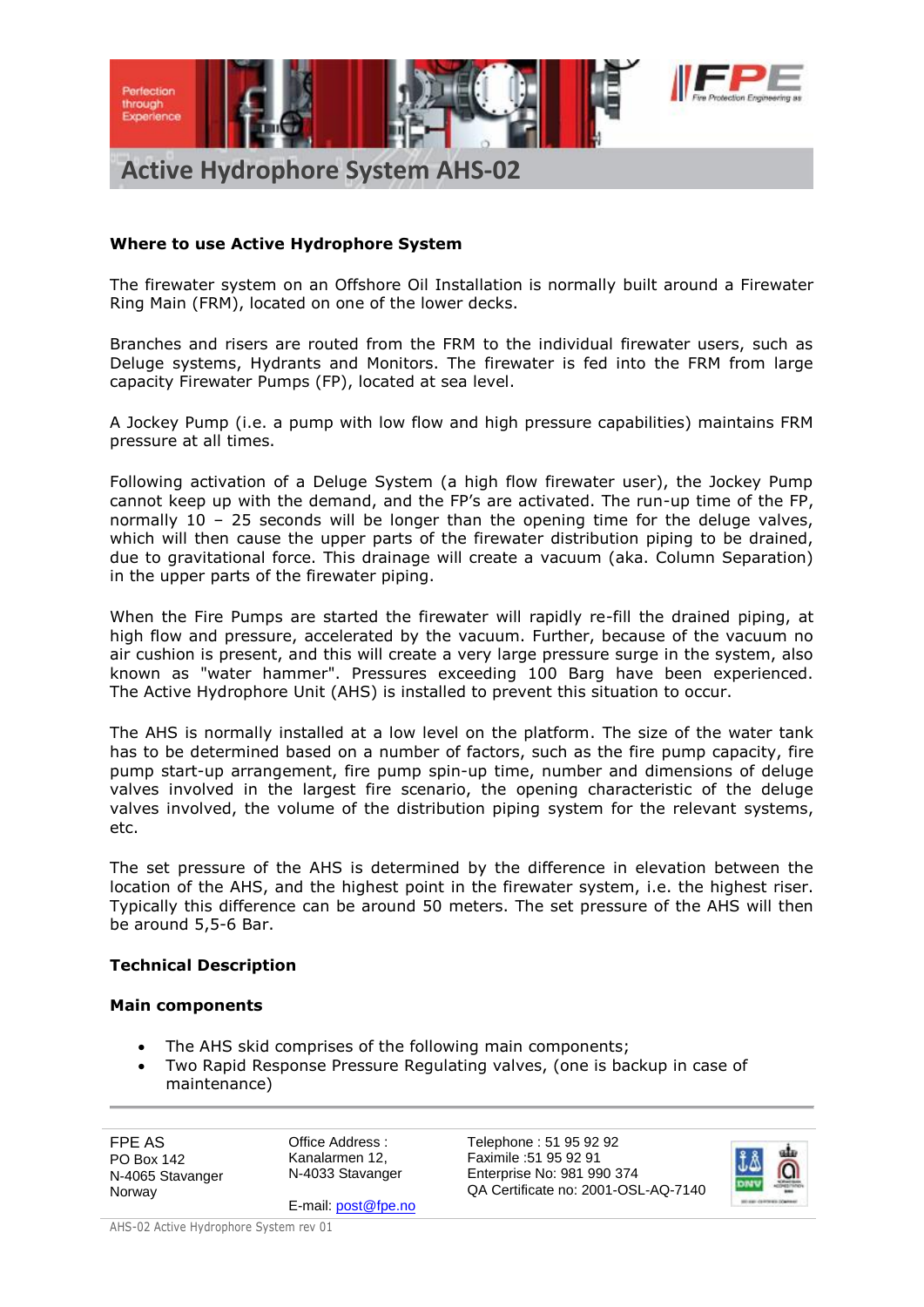

- Compressed Air Reservoirs (80 liter cylinders WP 250 Barg) ( 2 off cylinder banks)
- Water Tank, Pressure Vessel.
- Heated and Insulated Cabinet for Cylinders and instruments
- High pressure air compressor for automatic charging of high pressure cylinders.

## **Operation**

- During normal operation of the fire water system, the AHS is in "stand-by" mode. The Water Tank is filled to capacity, and all air in the vessel is evacuated through the Automatic Vent. Valve.
- When given Deluge systems are activated, the pressure in the fire water system drops until it reaches the set pressure of the AHS. This activates the Rapid Response Regulating Valves, which are designed to maintain the pressure in the Firewater system, with increasing flow.
- Air flows into the top of the Pressure Vessel, at the set pressure of the AHS, thereby discharging water into the FRM. The Rapid Response Pressure Regulating Valve is responding in milliseconds to change in flow as the deluge valve opens up, and will maintain the pressure steady at the set pressure level throughout the sequence.
- When the firewater pumps are spinning up, the pressure in the firewater system increases. When the pressure exceeds the set pressure, The Rapid Response Pressure Regulation valve will sense this immediately, and close. The Pressure Vessel will be recharged by the water in the FRM, and the Automatic Vent. Valve will vent out the Air, resetting the AHU.

## **Compressed air supply**

A "Haskel" Air Amplifier will automatically repressurize the Air Cylinders. Pressure is maintained at 200 Barg. The pressure is monitored in the Central Control Room via the Pressure Transmitter.

The "Haskel" Air Amplifier is powered by the Platform Instrument Air system, and automatically starts running when the reservoir pressure has dropped below the charge pressure.

FPE AS PO Box 142 N-4065 Stavanger Norway

Office Address : Kanalarmen 12, N-4033 Stavanger

E-mail[: post@fpe.no](mailto:post@fpe.no)

Telephone : 51 95 92 92 Faximile :51 95 92 91 Enterprise No: 981 990 374 QA Certificate no: 2001-OSL-AQ-7140

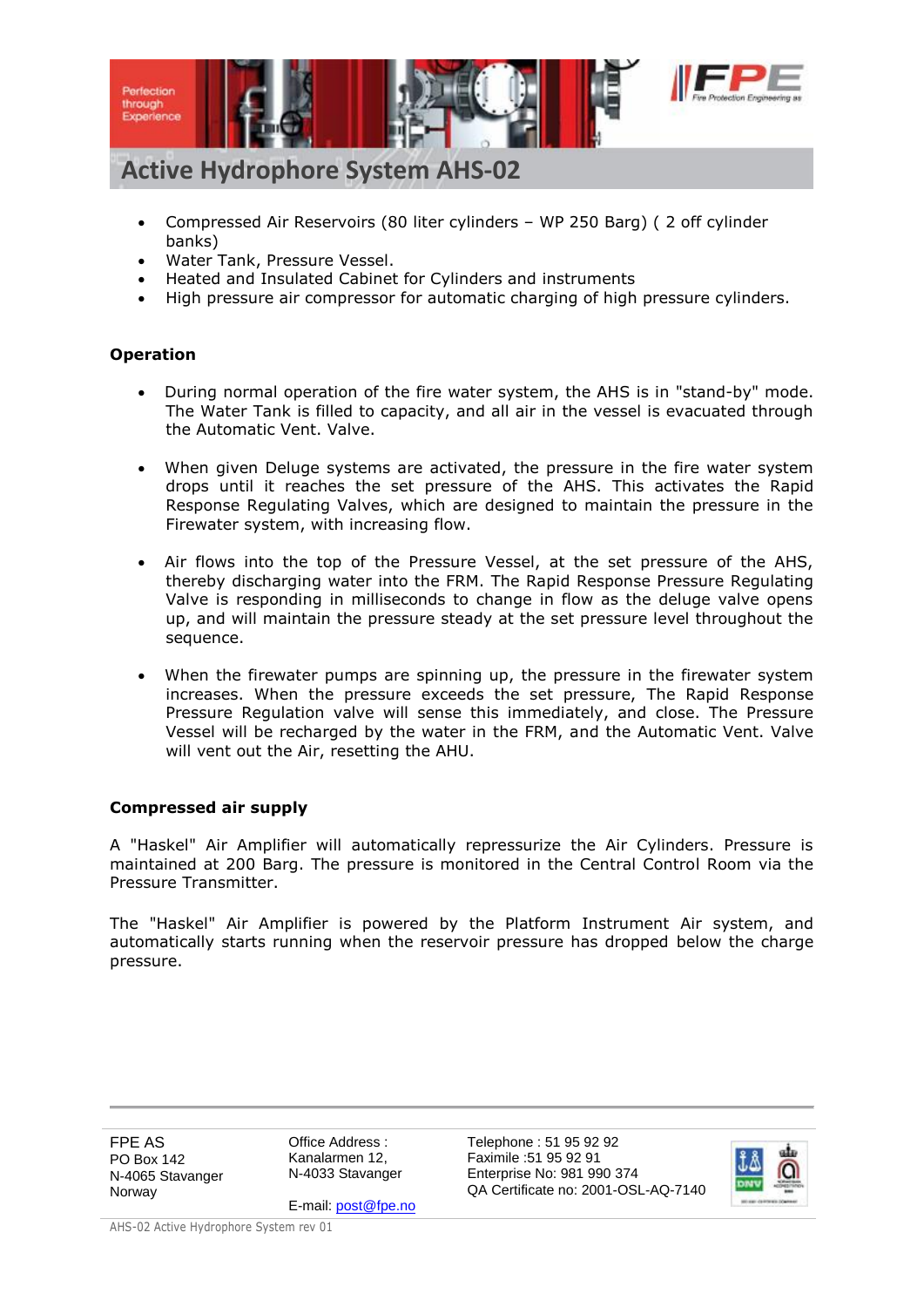

## **System logic drawing**



FPE AS PO Box 142 N-4065 Stavanger Norway

Office Address : Kanalarmen 12, N-4033 Stavanger

E-mail[: post@fpe.no](mailto:post@fpe.no)

Telephone : 51 95 92 92 Faximile :51 95 92 91 Enterprise No: 981 990 374 QA Certificate no: 2001-OSL-AQ-7140

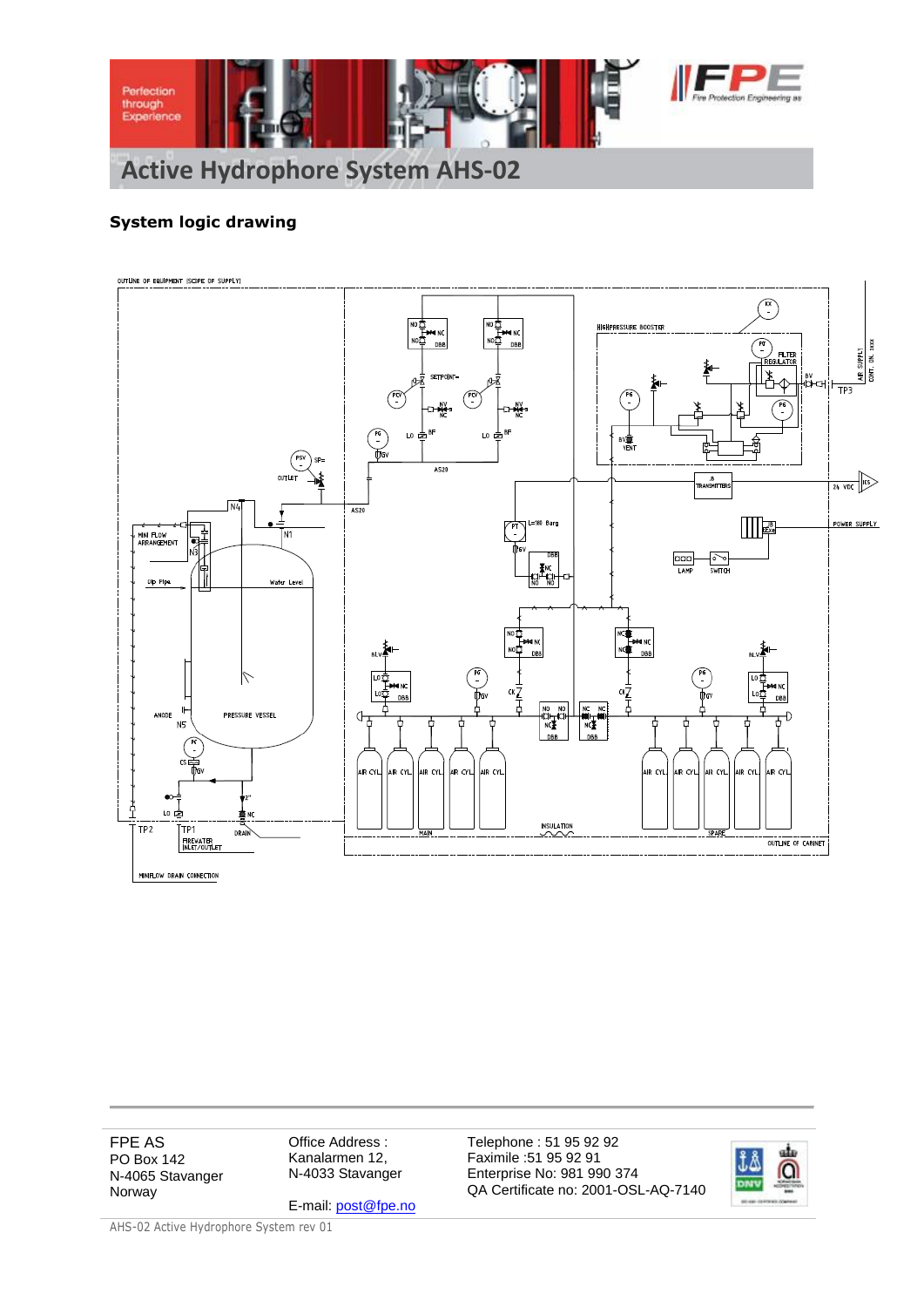

## **Schematics, Firewater System without Active Hydrophore**

#### **Standby:**

Firewater piping is pressurized by the Jockey Pump.



FPE AS PO Box 142 N-4065 Stavanger Norway

Office Address : Kanalarmen 12, N-4033 Stavanger

E-mail[: post@fpe.no](mailto:post@fpe.no)

Telephone : 51 95 92 92 Faximile :51 95 92 91 Enterprise No: 981 990 374 QA Certificate no: 2001-OSL-AQ-7140

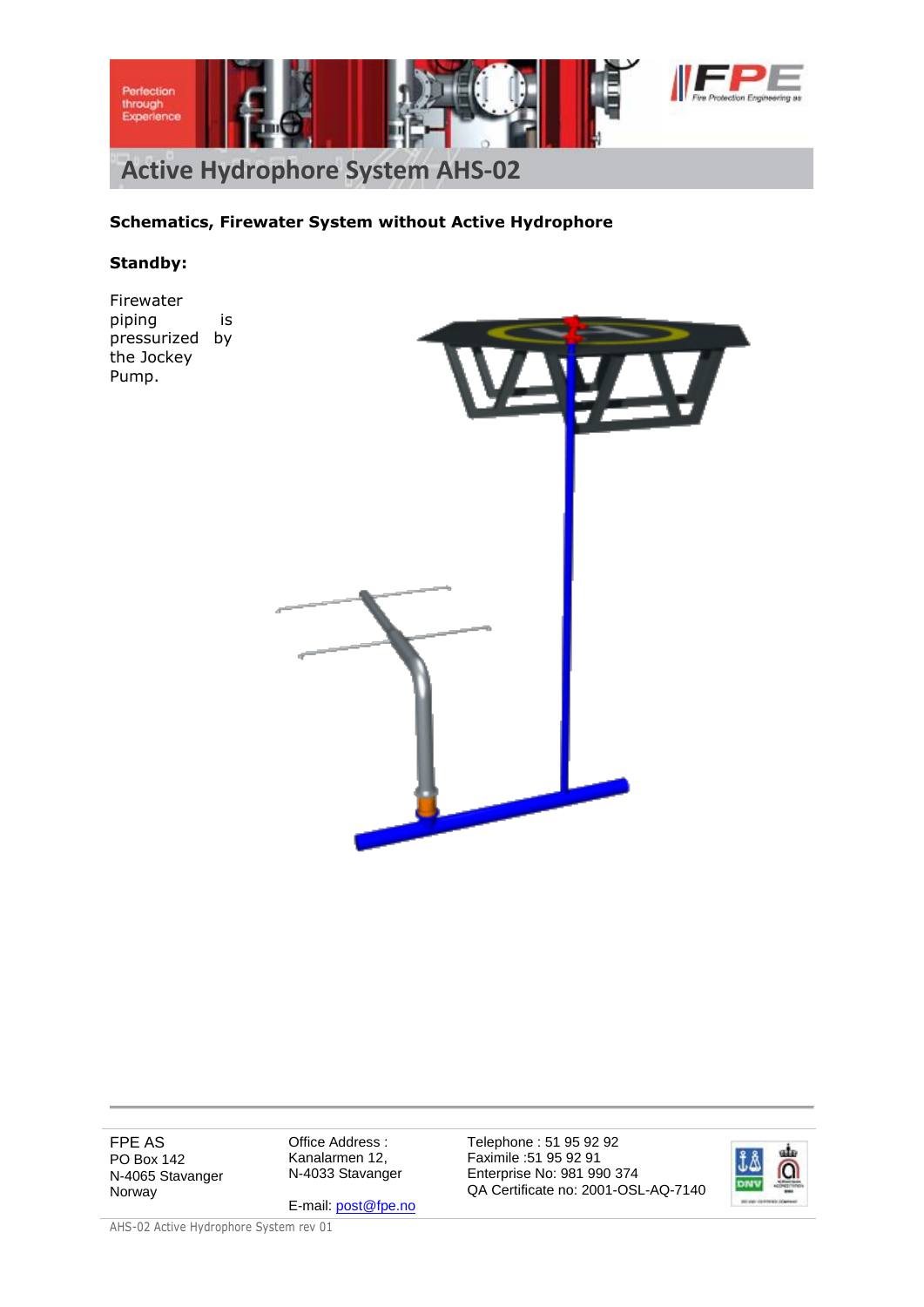



#### **Deluge System activated:**

Deluge valve is opened, water flows to the Nozzles, but main Fire Pump is not yet running at capacity. Water is drained from upper part of riser, vacuum is created (yellow).



FPE AS PO Box 142 N-4065 Stavanger Norway

Office Address : Kanalarmen 12, N-4033 Stavanger

E-mail[: post@fpe.no](mailto:post@fpe.no)

Telephone : 51 95 92 92 Faximile :51 95 92 91 Enterprise No: 981 990 374 QA Certificate no: 2001-OSL-AQ-7140

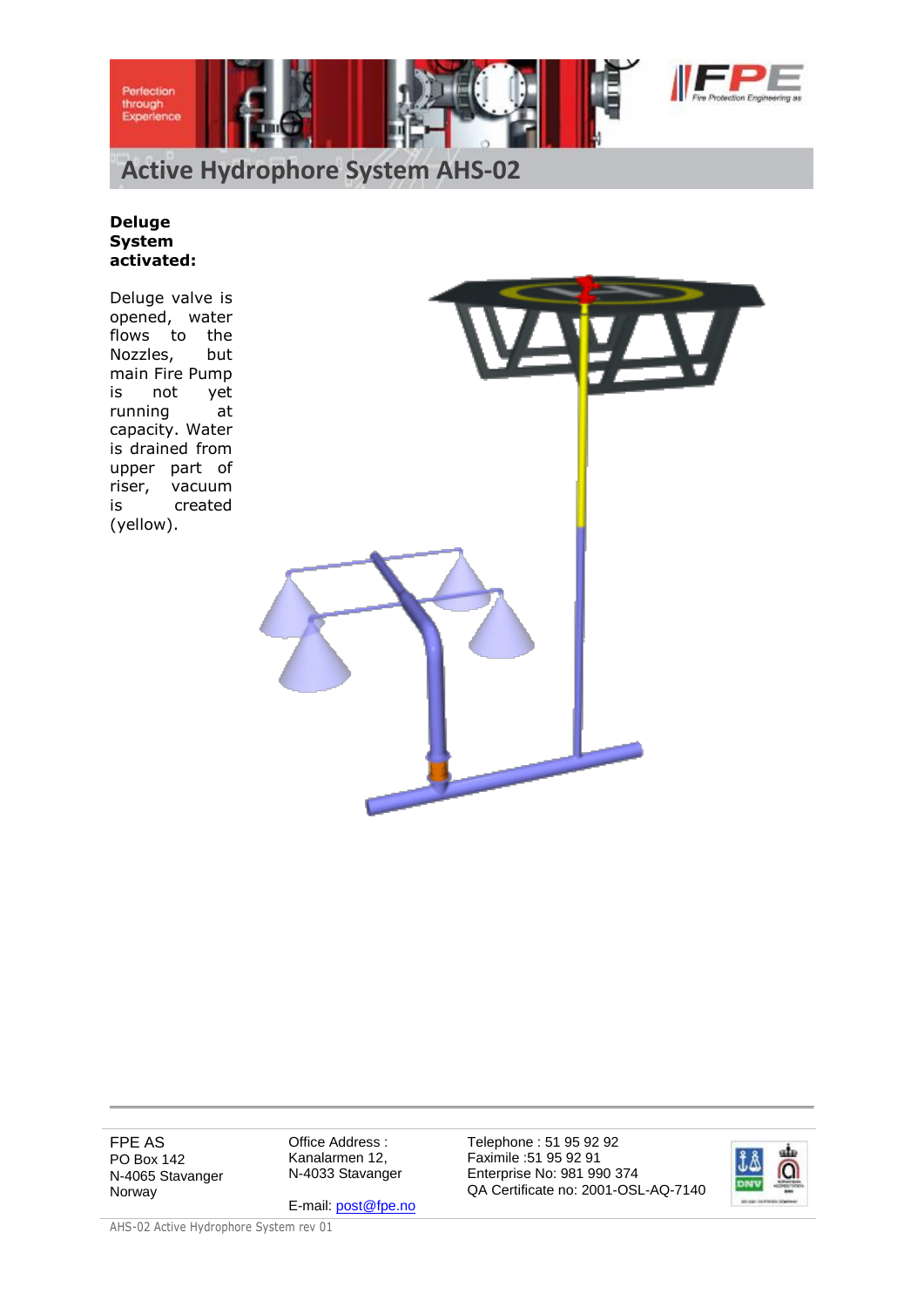



# **Fire Pumps running:**

Fire Pumps are running, and water is rapidly filling the riser, at high speed and pressure. Water hammer occurs (red).



FPE AS PO Box 142 N-4065 Stavanger Norway

Office Address : Kanalarmen 12, N-4033 Stavanger

E-mail[: post@fpe.no](mailto:post@fpe.no)

Telephone : 51 95 92 92 Faximile :51 95 92 91 Enterprise No: 981 990 374 QA Certificate no: 2001-OSL-AQ-7140

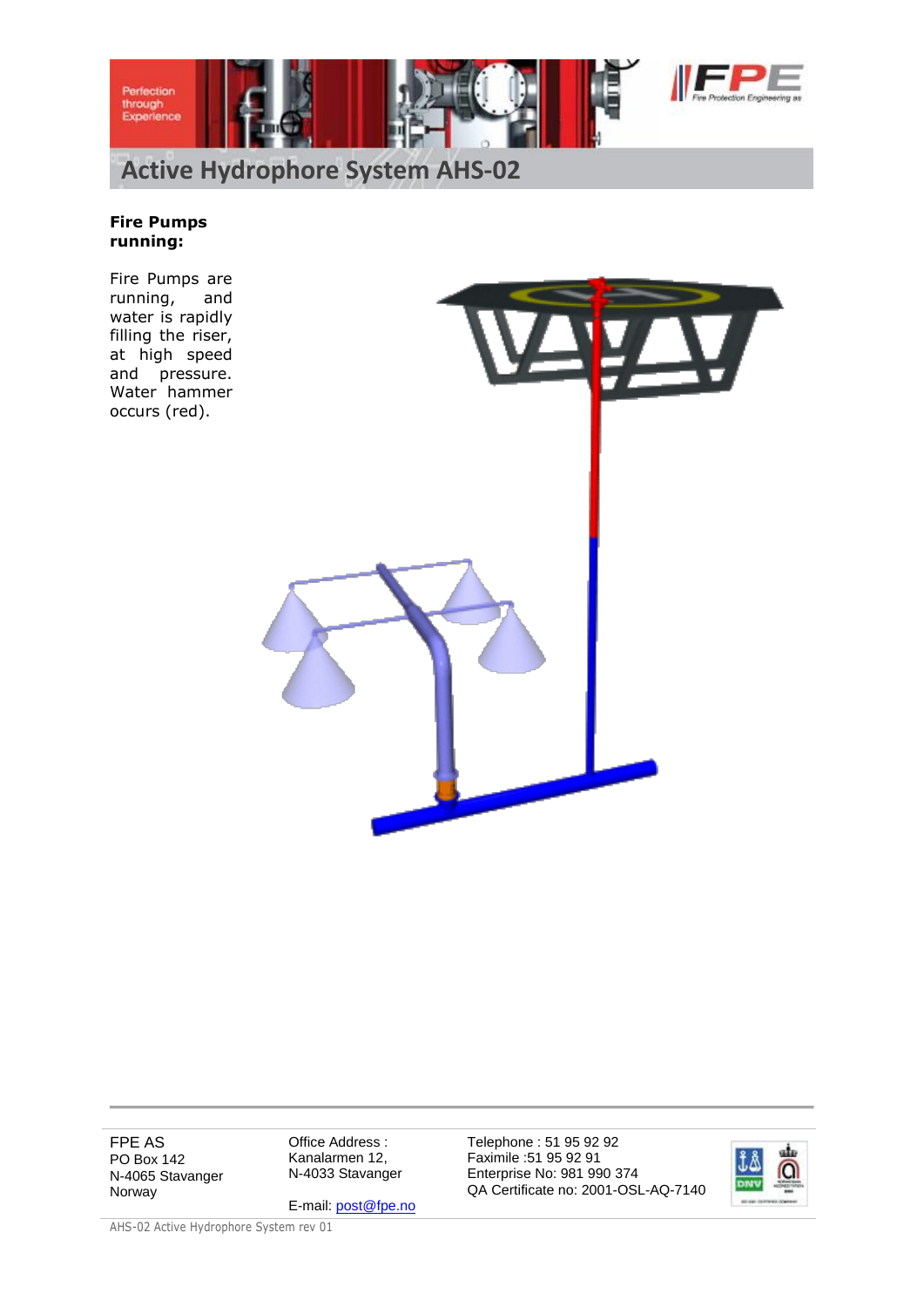

## **Schematics, Firewater System with Active Hydrophore Unit**

#### **Standby:**

Firewater piping is pressurized by the Jockey Pump. AHU System is in stand-by mode.



FPE AS PO Box 142 N-4065 Stavanger Norway

Office Address : Kanalarmen 12, N-4033 Stavanger

E-mail[: post@fpe.no](mailto:post@fpe.no)

Telephone : 51 95 92 92 Faximile :51 95 92 91 Enterprise No: 981 990 374 QA Certificate no: 2001-OSL-AQ-7140

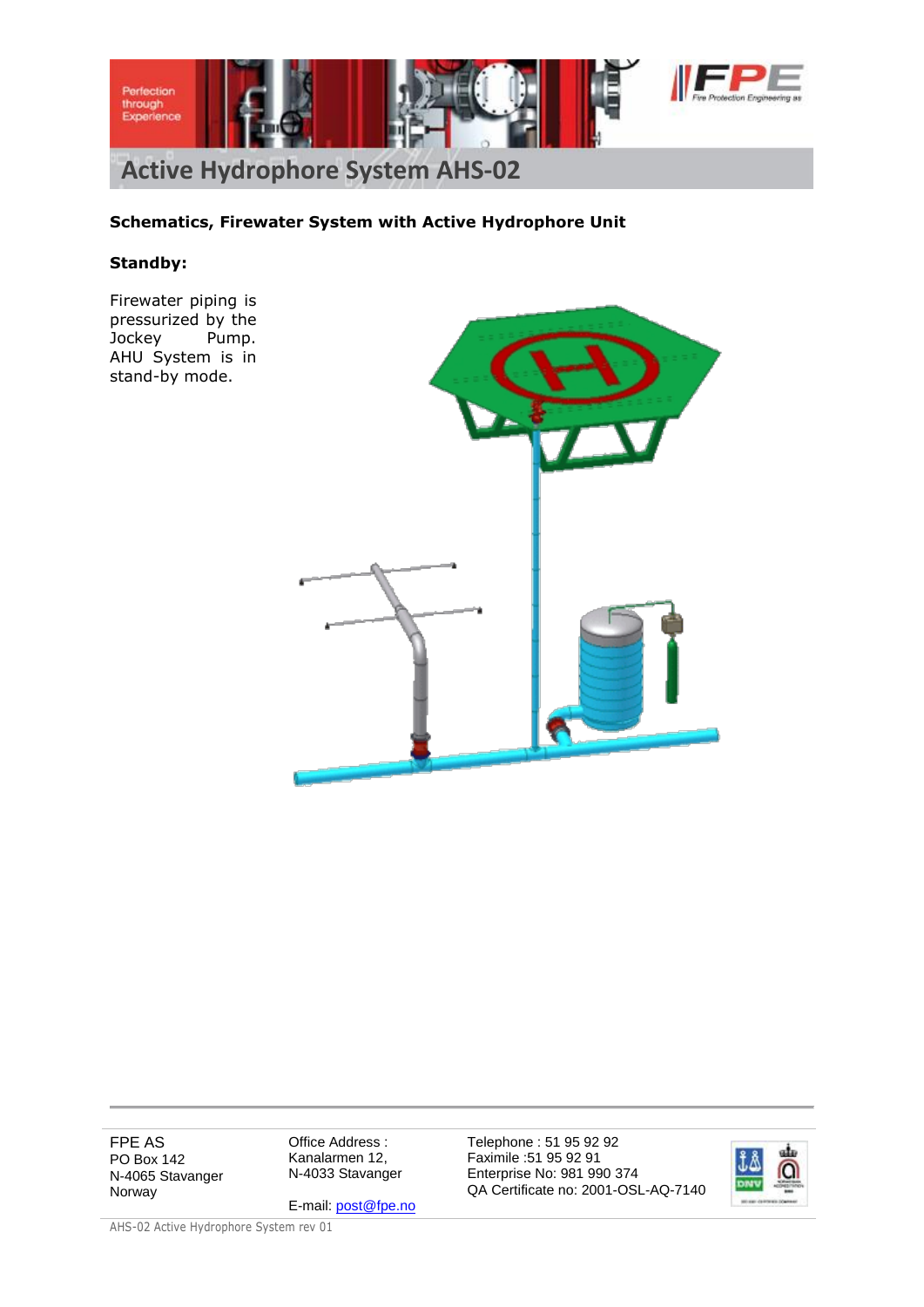



#### **Deluge System activated:**

Deluge valve is opened, water flows to the Nozzles, but main Fire Pump is not yet running at capacity. AHU is activated, discharging water into the piping, maintaining a positive pressure at the top of the risers.



FPE AS PO Box 142 N-4065 Stavanger Norway

Office Address : Kanalarmen 12, N-4033 Stavanger

E-mail[: post@fpe.no](mailto:post@fpe.no)

Telephone : 51 95 92 92 Faximile :51 95 92 91 Enterprise No: 981 990 374 QA Certificate no: 2001-OSL-AQ-7140